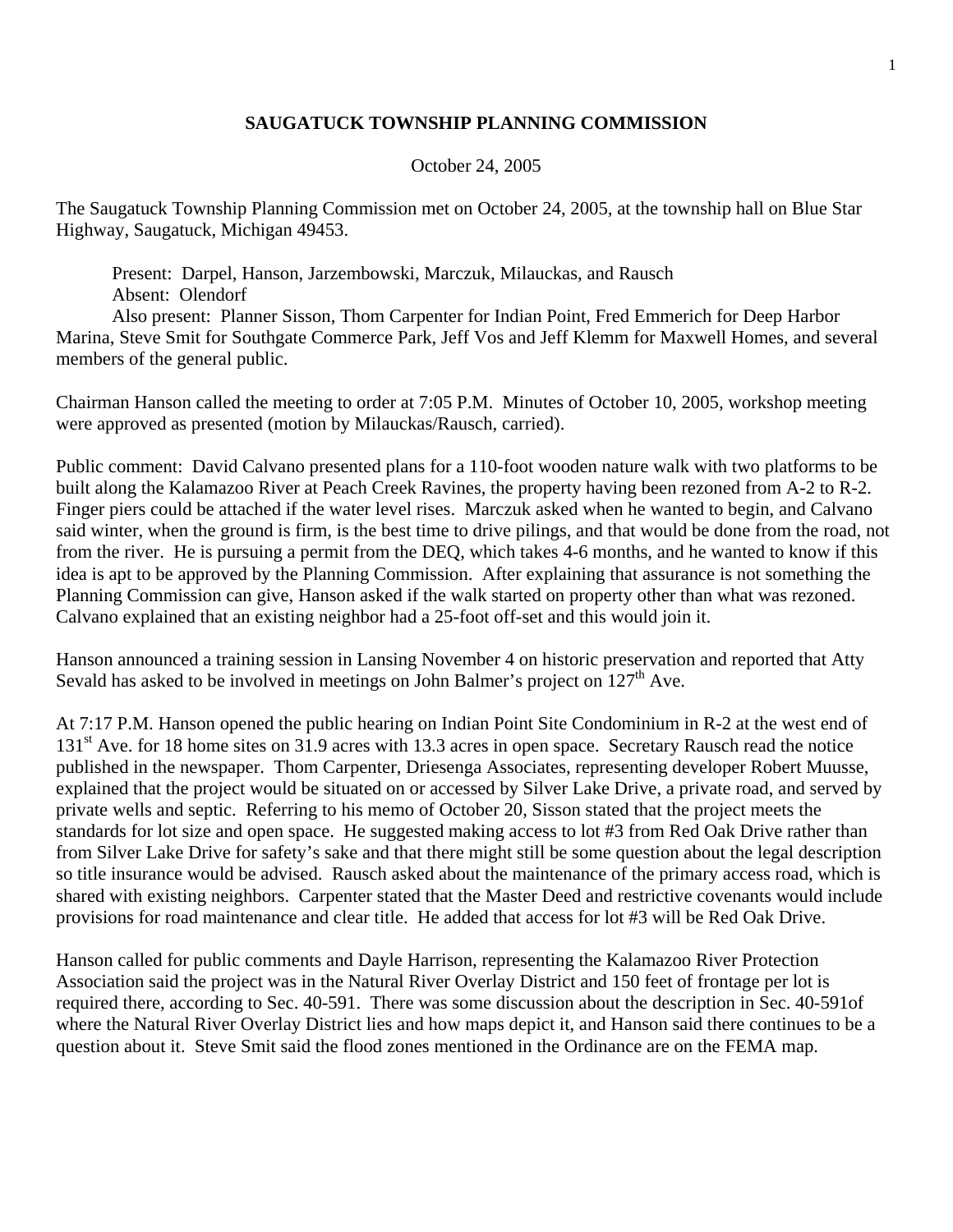Linda Salisbury, 6364 Silver Lake Drive, referred the Commissioners to her letter of May 9, 2004, on the previously proposed project at this site. She reiterated her concerns about public safety on a dead end road where there could be as many as 200 home sites if all the land is developed in the area and where there have already been emergencies which caused the road to be closed. She questioned the developer's statement that this project is filling a market need when there are so many properties on the market now and more proposed developments being added, and she did not think all this development complied with the Tri-Community Plan of protecting the river and shorelines. She pointed out that the larger lots on this plan ought to make the road along the river unnecessary for servicing the septic systems. She also reminded the Commissioners of the high water level on her property next door when the Allegan dam was opened seven years ago.

Hanson and Jarzembowski read aloud the letters from the Fire Department of October 19 and July 6, 2005, which referred to the International Fire Code and how this project fails to comply.

Bill Atman, 6356 Silver Lake Drive, said he was concerned about the maintenance of Silver Lake Drive. He reminded the developer that all the neighbors would have to be contacted.

Carpenter maintained that the project conforms to the R-2 zone, it has legal access to the road, the Health Department determines the location of septic systems, a stub could be built for the road, but the entire Indian Point area does not meet the IFC, and one project cannot be punished for the ills of the infrastructure of the township.

Dorothy Hanson, 6288 Riverside Road, Fennville, a real estate broker, asked how the township could say people cannot use their land because the IFC cannot be met.

Salisbury referred to a Supreme Court decision three years ago in a case involving the city of Chicago that "you do not have the guaranteed right to maximize your profit," and the township has the right to enact ordinances for the health and safety of its citizens which may adversely impact land owners.

Brandon Seitz, representing the DNR, pointed out that the dimensions depicted on the plan for the "exception" area do not jibe with the dimensions of their lease to that land. Carpenter said the title search is ongoing and Muusse will deed it over if it comes back in his favor, but it does not affect this project. He said this plan depicts the property the developer has clear title to.

There being no further public input, Jarzembowski made a motion to close the public portion of the hearing. Marczuk seconded and the motion carried.

Discussion ensued on the Fire Department's letters about the IFC, and Sisson said if the project complies with the Zoning Ordinance, you must approve it or be accused of "taking." However, when another body rules that an unsafe condition exists, the township is in a position where perhaps a moratorium on development should be declared until remedies can be made. Hanson commented on all the peninsulas in the township, bridge building? Zoning to 5-acre lots? Jarzembowski suggested the whole range of problems should be studied.

Rausch asked if the Planning Commission could request that each home have a sprinkling system, and Sisson said Yes. When Sisson said the IFC is not the township's standard, Hanson refuted this by saying the township passed a resolution to that effect and litigation could be based on that.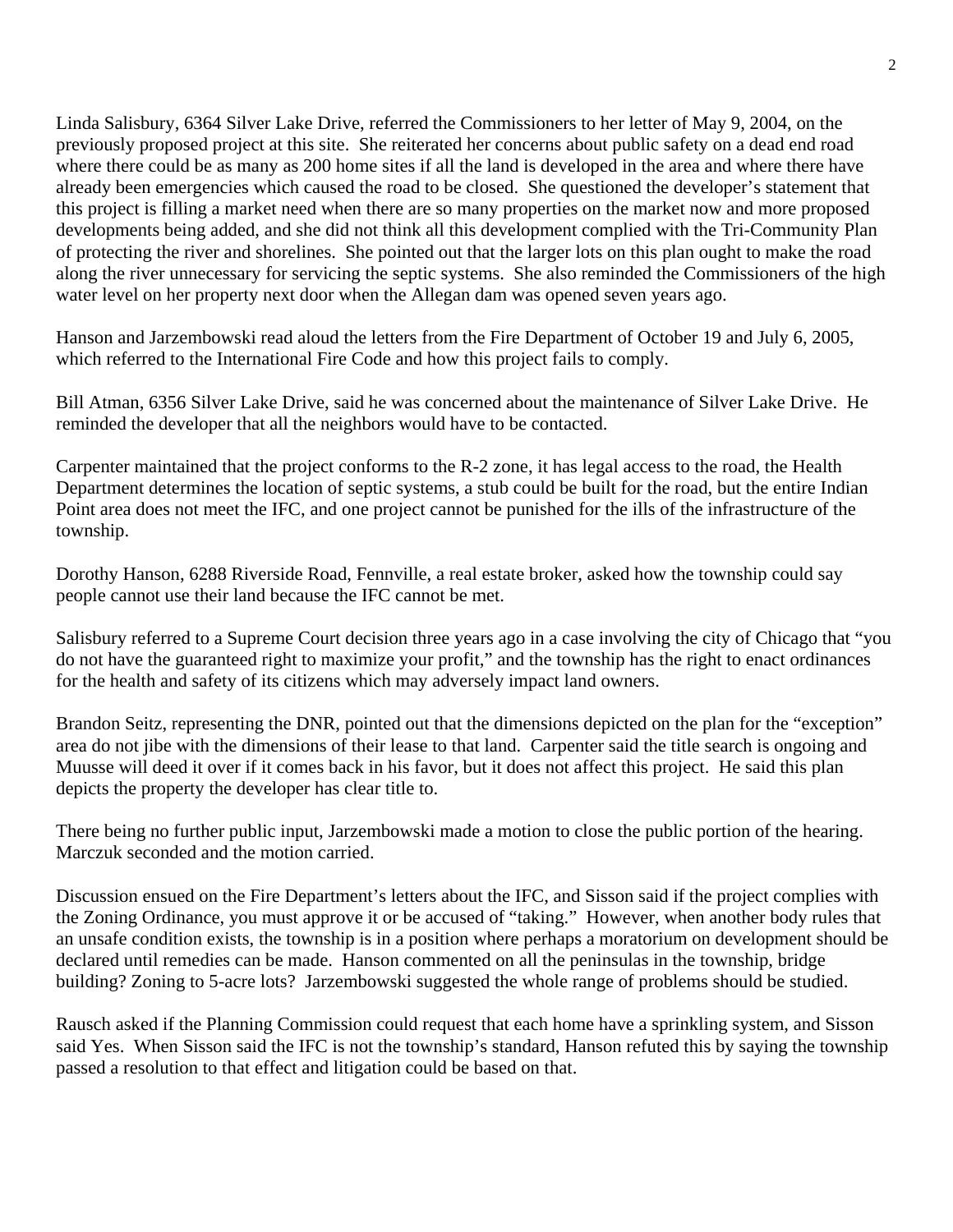Milauckas made a motion to table the preliminary plan of Indian Point Site Condominium to the next meeting November 28 because the Planning Commission needs direction from the attorney on the IFC and access problems, from the zoning administrator on the boundaries of the Natural Rivers Overlay District, and from the title search for the legal description of the DNR/DEQ leased property. Rausch seconded and the motion was approved with one NO vote. Carpenter asked which of Secs. 40-938, 40-939 and 40-658 was the developer deficient in, and Hanson said none, but there are questions of health and safety which must be answered.

Hanson directed the Planning Commission to consider Emmerich's request for SAU on the expansion of Deep Harbor Marina on Riverside Road and recused himself as he had on July 25 for the public hearing. Marczuk assumed the Chair, and Milauckas asked for a review of the history of the applications and Sisson's memo of October 20. This site plan provides the information requested in July. In 1988 there was a request to expand from 46 to 90 slips, which was denied by the Planning Commission, and a month later, granted by the ZBA upon appeal. Then in 1991 Emmerich received approval from the DEQ and Corps of Engineers to expand from 90 to 116, although the Planning Commission did not review a request for those additional slips, nor approve them. The DEQ and Corps of Engineers have issued permits to expand further to 139 slips, and the application is for the Planning Commission to approve that expansion. Even though the 90 to 116-slip expansion has not been built, there are construction permits for it. Emmerich said the other 26 are partially constructed, the pilings in and ready for the docks to be hooked on. He said he pays property tax on these 26. The current request is for floating docks for smaller craft. He added that these additional slips were noticed to the public again in February, 2003, because the permits had expired, and the state and federal agencies received no public comment. Sixty-one slips are sold, but Emmerich said they did not want to sell all of the rest, rather they will rent them, because there is so much development in the area, which should bring customers.

Neighboring residents made concerns known, those concerns being similar to what was expressed at the July 25 hearing: adequate parking for boat trailers, adequate septic capacity for 139 boat slips, pollution of shallow stagnant water, noise from parties and boat motors, sediment being displaced onto the neighboring trailer park's shore. Dayle Harrison said this is in the Natural River Overlay District, which needs to be protected, and Supervisor Burns exceeded his authority in 1991 by granting verbal approval to the second expansion at his meeting with Cameron Jordan and the applicant's attorney, as the applicant maintains. Harrison said the DEQ and Corps of Engineers give public notice by posting it in the post office.

Emmerich stated that the septic system can handle 34 to 50 boats a day, the drain field has been recently rebuilt, there have never been any police reports on noisy parties, the water is deeper at the marina because it is an abandoned gravel pit, dredging was done in 1990-1991, and the channel is maintained by the condo association. In answer to questions from the P. C., Emmerich stated that there was an original river entrance to this marina, that he did not know if the Health Department was aware there would eventually be 139 slips, that he was advised by the P. C. in 1997 that he had to have sufficient progress or have it built within a year or two so he withdrew his request. Milauckas remembered the hearing in 1997, and Sisson said no action was taken.

Sisson suggested the ZBA should rule on expansion of a non-conforming use they have approved as a variance. Milauckas pointed out that the Planning Commission has never granted any expansion to this marina.

Jarzembowski made a motion that the Deep Harbor expansion must revert back to the ZBA for their action. He amended the motion to deny this application because the Planning Commission has no jurisdiction. Milauckas seconded. Harrison pointed out that marinas are permitted by SAU in R-2 and by the state Master Plan for the Natural Rivers, but the township did not adopt the latter for the Natural Rivers Overlay District. Milauckas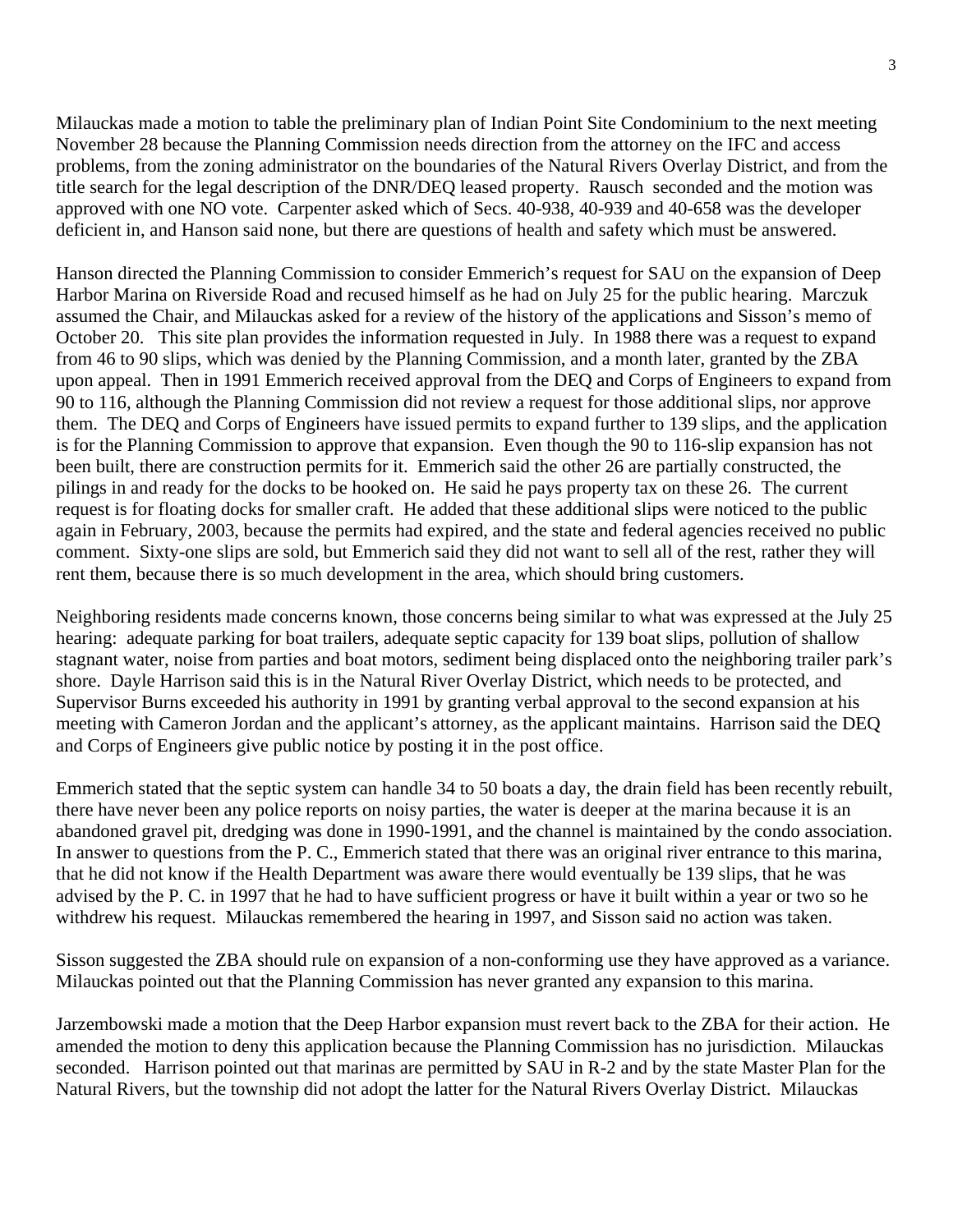reconsidered the dilemma to avoid requiring Emmerich's additional fees to apply to the ZBA and said that upon reading Sec. 40-591 (c) (2) (d) there is a question about what's included in "sales, rental and service of recreational watercraft." Therefore, Jarzembowski withdrew his motion, and Milauckas withdrew his support.

Milauckas made a motion to table Deep Harbor's expansion to the next meeting November 28 so the Planning Commission may obtain an opinion from the township attorney about whether it has jurisdiction under the Natural Rivers Overlay District (Sec. 40-591) to grant SAU for a marina. Darpel seconded, and it carried.

Hanson resumed the Chair and after a brief recess, Steve Smit, Focus Engineering, presented site plan review of Southgate Commerce Park located on 8.2 acres in I-1 at Exit 36, which would have a building of 62,000 s.f. containing 41 high-end storage units for large recreational vehicles. Since sewer and water are available, the units would have clean-out and dump facility for cleaning vehicles, but no bathrooms or other conveniences for living. There would be no manager or employees, no outside storage, and the lanes are wide to accommodate large turning radius. Two storm water detention areas have been designed to comply with DNR's wetland mitigation requirements, and they will be forested. Entrance is from Blue Star Highway. Lighting is shielded wallpacks on the building. There are existing billboards along I-196. The units will not be condo-ized as Al Blommaert retains ownership, and no fencing is proposed.

Hanson asked if someone wanted to start a business allowed in I-1 in one of the units, how would that be controlled, and Smit suggested it would need site plan review and there would be a parking issue. Sisson said the Zoning Administrator could issue a stop order if the information were given him. Rausch asked if the sign would be lit, and Smit said he was only showing where it would be located. She furnished him with the township's proposed list of indigenous trees for landscaping, and he promised to forward it to King MacGregor. Smit referred to the Fire Department letter asking for an additional hydrant at the dead end of proposed Birchwood Lane and said they could put one in, but it might not be in the exact location suggested. Birchwood Lane will eventually serve the other parcels fronting on Blue Star. Sisson's memo of October 20 was reviewed. He asked for more detail in landscaping, suggesting more trees, strategically located to add to the evergreens along I-196 ROW. He also requested additional trees along the north side of the larger detention area and suggested that the shrub/scrub cover pictured for parts of the detention areas might not be very attractive. Smit thought they could do something evergreen along there. Cutting down the blacktop at the southwest end of the building and adding some landscaping there was suggested. In the absence of elevation drawings, Smit said he thought the building would have metal sides and doors and a peaked, shingled roof. Darpel asked if the south end of the building visible from I-196 could be dressed up a little.

Rausch made a motion, seconded by Jarzembowski, to approve the site plan dated 9/1/05 for Southgate Commerce Park as complying with Secs. 40-813, 815 and 816 with the following conditions: (1) Letters from the Drain Commission and DEQ must be obtained; (2) Five-foot trees will be added along I-196 and along the north side of the larger detention area; (3) The southwest end of the drive around the building will be reconfigured to eliminate some blacktop and landscaping will be added; (4) A discussion with the Fire Department representative will determine where future additional hydrant installation will take place; (5) A verification of easement and maintenance plan for private roads is necessary; (6) The southwest end of the building will be decorated with deco-block; (7) The building will have metal sides and doors and a peaked, shingled roof; and (7) Full cut-off lighting will be attached to the building. The motion carried unanimously.

Jeff Klemm and Jeff Vos furnished the information required at the September 26 meeting for the Maxwell Homes' development called Orchard Valley and asked for preliminary approval of the site condo. Klemm